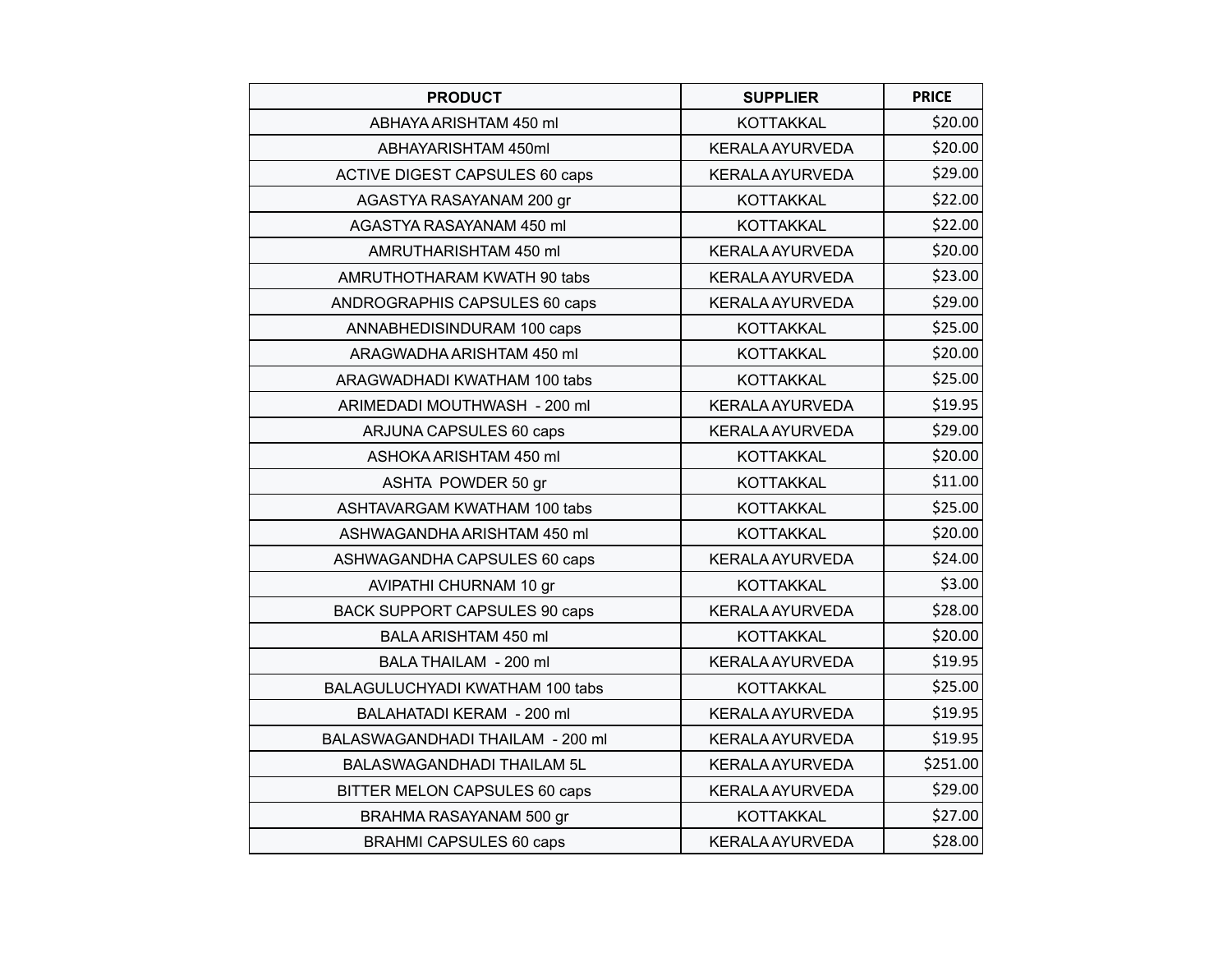| <b>BRAHMI GHRITHAM 200 gr</b>                | <b>KERALA AYURVEDA</b> | \$28.00  |
|----------------------------------------------|------------------------|----------|
| BRAHMI HEAD OIL 200 ml                       | <b>KOTTAKKAL</b>       | \$18.00  |
| <b>BRAHMI PEARLS 60 soft gels</b>            | <b>KERALA AYURVEDA</b> | \$28.00  |
| BREATHE EASY SPRAY 3.4 ml                    | <b>KERALA AYURVEDA</b> | \$29.30  |
| CHANDANADI THAILAM - 200 ml                  | <b>KERALA AYURVEDA</b> | \$19.95  |
| <b>CHANDANADI THAILAM 5L</b>                 | KERALA AYURVEDA        | \$251.00 |
| CHANDRAPRABHA VATIKA 100 tabs                | <b>KOTTAKKAL</b>       | \$25.00  |
| CHEMPARUTHYADI KERAM - 200 ml                | <b>KERALA AYURVEDA</b> | \$19.95  |
| CHYAVANAPRASAM 500 gr                        | <b>KOTTAKKAL</b>       | \$27.00  |
| DADIMADI GHRITHAM 200 gr                     | <b>KERALA AYURVEDA</b> | \$28.00  |
| DADIMASHTAKA CHURNAM 10 gr                   | <b>KOTTAKKAL</b>       | \$3.00   |
| DASAMOOLAJEERAKARISHTAM 450 ml               | <b>KERALA AYURVEDA</b> | \$20.00  |
| DASHAMOOLA 120 Caps (currently out of stock) | <b>HARMONY</b>         | \$30.00  |
| DASAMOOLARISHTAM 450 ml                      | <b>KERALA AYURVEDA</b> | \$20.00  |
| DASAMULA ARISHTAM 450 ml                     | <b>KOTTAKKAL</b>       | \$20.00  |
| DASAMULAHARITAKI LEHAM 200 ml                | <b>KOTTAKKAL</b>       | \$22.00  |
| DASAMULAKATUTRAYADI KWATHAM 100 tabs         | <b>KOTTAKKAL</b>       | \$25.00  |
| DASHAMULA 60 caps                            | <b>KERALA AYURVEDA</b> | \$28.00  |
| DGL LICORICE 120 caps                        | <b>HARMONY</b>         | \$26.00  |
| DHANVANTARAM (101) 10 ml                     | <b>KOTTAKKAL</b>       | \$12.00  |
| DHANVANTARAM (101) 100 soft gels             | <b>KOTTAKKAL</b>       | \$35.00  |
| DHANWANTARA ARISHTAM 450 ml                  | <b>KOTTAKKAL</b>       | \$20.00  |
| DHANWANTARAM GULIKA 100 tabs                 | <b>KOTTAKKAL</b>       | \$25.00  |
| DHANWANTARAM KWATHAM 100 tabs                | <b>KOTTAKKAL</b>       | \$25.00  |
| DHANWANTHARAM SEVYAM - 200 ml                | <b>KERALA AYURVEDA</b> | \$19.95  |
| DHANWANTHARAM THAILAM - 200 ml               | <b>KERALA AYURVEDA</b> | \$19.95  |
| DHANWANTHARAM THAILAM 5L (OUT OF STOCK)      | <b>KERALA AYURVEDA</b> | \$251.00 |
| DHARANI OIL - 200 ml                         | <b>KERALA AYURVEDA</b> | \$19.95  |
| <b>DHARANI OIL 5L</b>                        | <b>KERALA AYURVEDA</b> | \$295.00 |
| DIGI EYE DEFENSE - 60 caps                   | <b>KERALA AYURVEDA</b> | \$32.00  |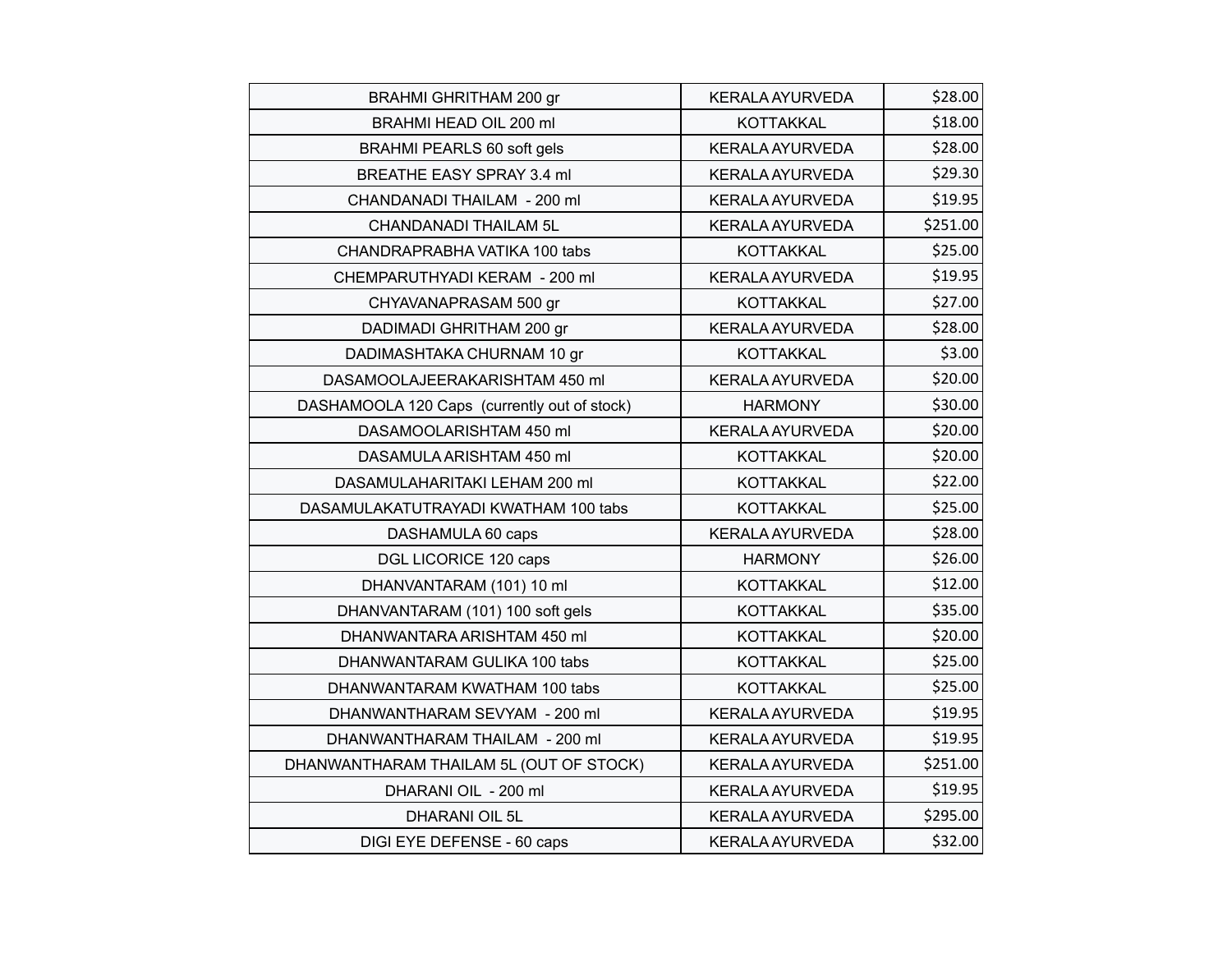| DINESA KERAM - 200 ml                  | <b>KERALA AYURVEDA</b> | \$19.95 |
|----------------------------------------|------------------------|---------|
| DRAKSHA ARISHTAM 450 ml                | <b>KOTTAKKAL</b>       | \$20.00 |
| DRAKSHADI KWATHAM 100 tabs             | <b>KOTTAKKAL</b>       | \$25.00 |
| DRAKSHARISHTAM 450 ml                  | <b>KERALA AYURVEDA</b> | \$20.00 |
| DURDURAPATHRADI KERAM - 200 ml         | <b>KERALA AYURVEDA</b> | \$19.95 |
| DURVADI KERAM - 200 ml                 | KERALA AYURVEDA        | \$19.95 |
| ELADI CHURNAM 10 g                     | <b>KOTTAKKAL</b>       | \$3.00  |
| ELADI CREAM 25 g                       | <b>KOTTAKKAL</b>       | \$25.00 |
| ELADI KERAM - 200 ml                   | <b>KERALA AYURVEDA</b> | \$19.95 |
| ELADI THAILAM - 200 ml                 | KERALA AYURVEDA        | \$19.95 |
| ERANDA SUKUMARAM OIL 30ml              | <b>KERALA AYURVEDA</b> | \$12.00 |
| EYE CLEAR CAPSULES 90 caps             | <b>KERALA AYURVEDA</b> | \$27.00 |
| GANDHA THAILAM 90 soft gel caps        | <b>KERALA AYURVEDA</b> | \$32.00 |
| GANDHARVAHASTADI CLEANSING OIL 200 ml  | <b>KOTTAKKAL</b>       | \$18.00 |
| GANDHARVAHASTHADI CASTOR OIL 30 ml     | <b>KERALA AYURVEDA</b> | \$12.00 |
| GANDHAVAHASTHADI KWATH 90 tabs         | <b>KERALA AYURVEDA</b> | \$23.00 |
| <b>GARCINIA CAPSULES 60 caps</b>       | <b>KERALA AYURVEDA</b> | \$29.00 |
| <b>GASTRIC RELIEF CAPSULES 90 caps</b> | <b>KERALA AYURVEDA</b> | \$26.00 |
| GLYMIN 60 tabs                         | <b>KERALA AYURVEDA</b> | \$18.00 |
| GO EASY CAPSULES 90 caps               | <b>KERALA AYURVEDA</b> | \$28.00 |
| GOKSHURADI GUGGULU 90 tabs             | <b>KERALA AYURVEDA</b> | \$27.00 |
| GOLDEN MILK POWDER 8.8 oz              | <b>KERALA AYURVEDA</b> | \$24.00 |
| GT CAPSULE 90 soft gels                | <b>KERALA AYURVEDA</b> | \$29.00 |
| GUDUCHI 60 caps                        | <b>KERALA AYURVEDA</b> | \$24.00 |
| GUDUCHI IMMUNE 120 caps                | <b>HARMONY</b>         | \$28.00 |
| GUGGULUPANCHAPALA CHURNAM 10 gr        | <b>KOTTAKKAL</b>       | \$3.00  |
| GUGGULUTIKTAM KWATHAM 100 tabs         | <b>KOTTAKKAL</b>       | \$13.00 |
| GULGULUTHIKTHAKA GHRITHAM 200 gr       | <b>KERALA AYURVEDA</b> | \$28.00 |
| GULUCHYADI KWATHAM 100 tabs            | <b>KOTTAKKAL</b>       | \$25.00 |
| HARIDRAKHANDAM 100 gr                  | <b>KOTTAKKAL</b>       | \$13.00 |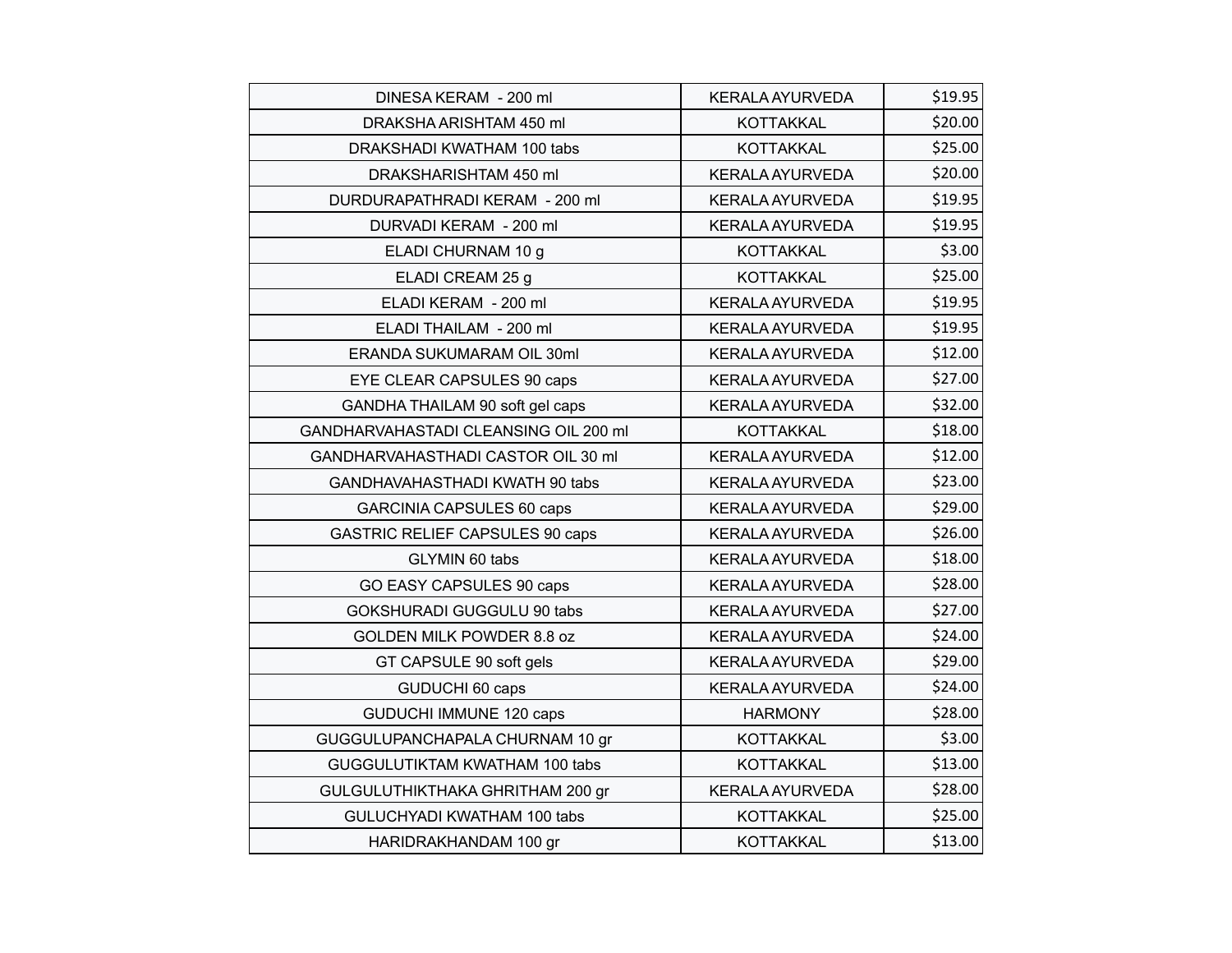| HEALTHY KIDNEYS CAPSULES 90 caps     | <b>KERALA AYURVEDA</b> | \$27.00  |
|--------------------------------------|------------------------|----------|
| <b>HISTANTIN 90 tabs</b>             | <b>KERALA AYURVEDA</b> | \$24.00  |
| HRIDYA 60 caps Out of Stock          | <b>KERALA AYURVEDA</b> | \$32.00  |
| HYDRATING BODY MIST PPMT/GIN 3.4 ml  | <b>KERALA AYURVEDA</b> | \$19.00  |
| HYDRATING BODY MIST ROSE/YLAN 3.4 ml | <b>KERALA AYURVEDA</b> | \$18.00  |
| I-CLEAR 10 60 tabs                   | <b>KERALA AYURVEDA</b> | \$27.00  |
| IMMUNE BALANCE (OJAS) 60 caps        | <b>KERALA AYURVEDA</b> | \$29.00  |
| IMMUNE SUPPORT (Rasayana) 17.6 oz    | <b>KERALA AYURVEDA</b> | \$29.00  |
| INDUKANTAM KWATHAM 100 tabs          | <b>KOTTAKKAL</b>       | \$25.00  |
| INDUKANTHA GHRITHAM 200 gr           | <b>KERALA AYURVEDA</b> | \$28.00  |
| INDUKANTHA GRITHAM CAPS 60 soft gels | <b>KERALA AYURVEDA</b> | \$28.00  |
| <b>INDUKANTHAM KWATH 90 tabs</b>     | <b>KERALA AYURVEDA</b> | \$23.00  |
| JAMBEERA THAILAM - 200 ml            | <b>KERALA AYURVEDA</b> | \$22.95  |
| JATAMAYADI POWDER 100 gr             | <b>KOTTAKKAL</b>       | \$13.00  |
| JATHYADI COCONUT SKIN OIL - 200 ml   | <b>KOTTAKKAL</b>       | \$19.95  |
| JATYADI GHEE 150 gr                  | <b>KOTTAKKAL</b>       | \$20.00  |
| JEERAKARISHTAM 450 ml                | <b>KERALA AYURVEDA</b> | \$20.00  |
| JOINT SUPPORT 60 caps                | <b>KERALA AYURVEDA</b> | \$28.00  |
| KAISORAGUGGULU VATIKA 100 Tablets    | <b>KOTTAKKAL</b>       | \$25.00  |
| KAISORAVATAKAM 90 tabs               | <b>KERALA AYURVEDA</b> | \$22.00  |
| KALYANAKA GHEE 150 gr                | <b>KOTTAKKAL</b>       | \$20.00  |
| KALYANAKA GHRITHAM 200 gr            | <b>KERALA AYURVEDA</b> | \$28.00  |
| KANCHANARAGUGGULU 100 tabs           | <b>KOTTAKKAL</b>       | \$25.00  |
| KARPASASTHYADI THAILAM - 200 ml      | <b>KERALA AYURVEDA</b> | \$19.95  |
| KARPASASTHYADI THAILAM 5L            | <b>KERALA AYURVEDA</b> | \$295.00 |
| KARPOORADI THAILAM - 200 ml          | <b>KERALA AYURVEDA</b> | \$19.95  |
| KATAKAKHADIRADI KWATHAM 100 tabs     | <b>KOTTAKKAL</b>       | \$25.00  |
| KAYYUNYADI KERAM - 200 ml            | <b>KERALA AYURVEDA</b> | \$19.95  |
| KESINI OIL - 100 ml                  | <b>KERALA AYURVEDA</b> | \$18.00  |
| KHADIRA ARISHTAM 450 ml              | <b>KOTTAKKAL</b>       | \$20.00  |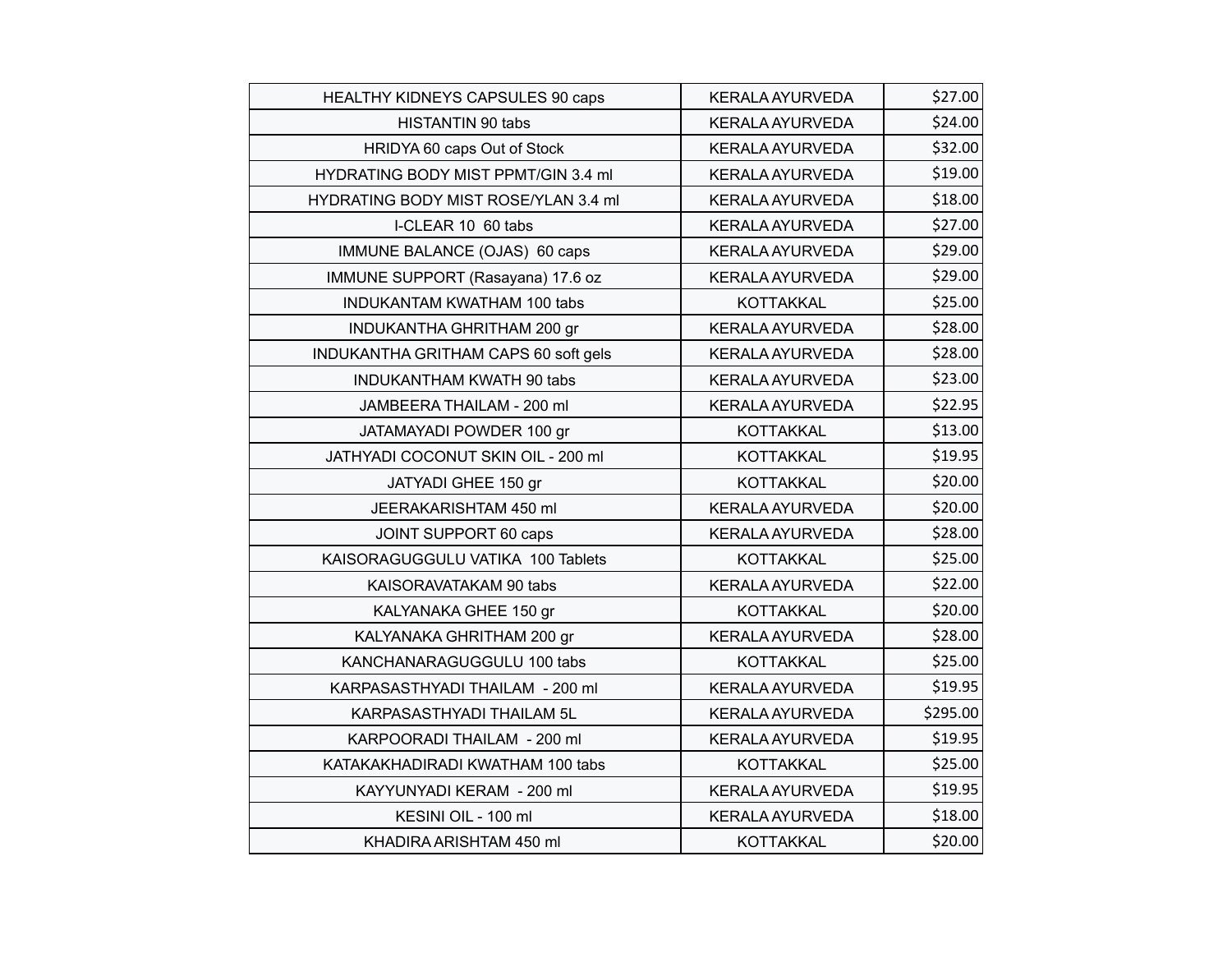| KM LEPAM CREAM 20 gr                         | <b>KERALA AYURVEDA</b> | \$13.00  |
|----------------------------------------------|------------------------|----------|
| KOTTAMCHUKKADI POWDER 100 gr                 | <b>KOTTAKKAL</b>       | \$19.95  |
| KOTTAMCHUKKADI THAILAM - 200 ml              | <b>KERALA AYURVEDA</b> | \$19.95  |
| KSHEERABALA 101 AVARTI 60 soft gels          | KERALA AYURVEDA        | \$28.00  |
| KSHEERABALA 101 OIL 10 ml                    | <b>KERALA AYURVEDA</b> | \$12.00  |
| KSHEERABALA THAILAM - 200 ml                 | <b>KERALA AYURVEDA</b> | \$19.95  |
| KSHEERABALA THAILAM 5L (OUT OF STOCK)        | <b>KERALA AYURVEDA</b> | \$251.00 |
| KSHIRABALA (101) 10 ml                       | <b>KOTTAKKAL</b>       | \$12.00  |
| KUMARYA ASAVAM 450 ml                        | <b>KOTTAKKAL</b>       | \$20.00  |
| KUMKUMADI OIL 30 ml                          | <b>KERALA AYURVEDA</b> | \$24.00  |
| KUTAJA ARISHTAM 450 ml                       | <b>KOTTAKKAL</b>       | \$20.00  |
| LAKSHADI THAILAM - 200 ml                    | <b>KERALA AYURVEDA</b> | \$19.95  |
| <b>LAKSHADI THAILAM 5L</b>                   | <b>KERALA AYURVEDA</b> | \$251.00 |
| LICORICE CAPSULES 60 caps                    | <b>KERALA AYURVEDA</b> | \$29.00  |
| LOHA ASAVAM 450 ml                           | <b>KOTTAKKAL</b>       | \$20.00  |
| MAHA TRAIPHALA GHEE 200 gr                   | <b>KOTTAKKAL</b>       | \$20.00  |
| MAHACHANDANADI THAILAM - 200 ml              | <b>KERALA AYURVEDA</b> | \$27.95  |
| MAHACHANDANDI THAILAM 5L                     | <b>KERALA AYURVEDA</b> | \$330.00 |
| MAHADHANWANTARAM GULIKA 100 tabs             | <b>KOTTAKKAL</b>       | \$25.00  |
| MAHAMASHA THAILAM - 200 ml                   | KERALA AYURVEDA        | \$19.95  |
| MAHAMASHA THAILAM 5L                         | <b>KERALA AYURVEDA</b> | \$295.00 |
| MAHANARAYANA THAILAM - 200 ml                | <b>KERALA AYURVEDA</b> | \$20.95  |
| MAHANARAYANA THAILAM 5L (OUT OF STOCK)       | <b>KERALA AYURVEDA</b> | \$295.00 |
| MAHARASNADI KWATHAM 100 tabs                 | <b>KOTTAKKAL</b>       | \$30.00  |
| MAHASUDARSHAN CAPSULES 100 caps OUT OF STOCK | <b>GARY N SON</b>      | \$32.00  |
| MEGA SHIELD MAHA SUDARSHAN 120 caps          | <b>HARMONY</b>         | \$30.00  |
| MAHATHIKTHAKA GHRITHAM 200 gr                | <b>KERALA AYURVEDA</b> | \$28.00  |
| MAHATIKTAM KWATHAM 100 tabs                  | <b>KOTTAKKAL</b>       | \$30.00  |
| MAHATIKTAKA LEPAM 20 g                       | <b>KOTTAKKAL</b>       | \$13.00  |
| MANASAMITRAVATAKAM 100 tabs                  | <b>KOTTAKKAL</b>       | \$95.00  |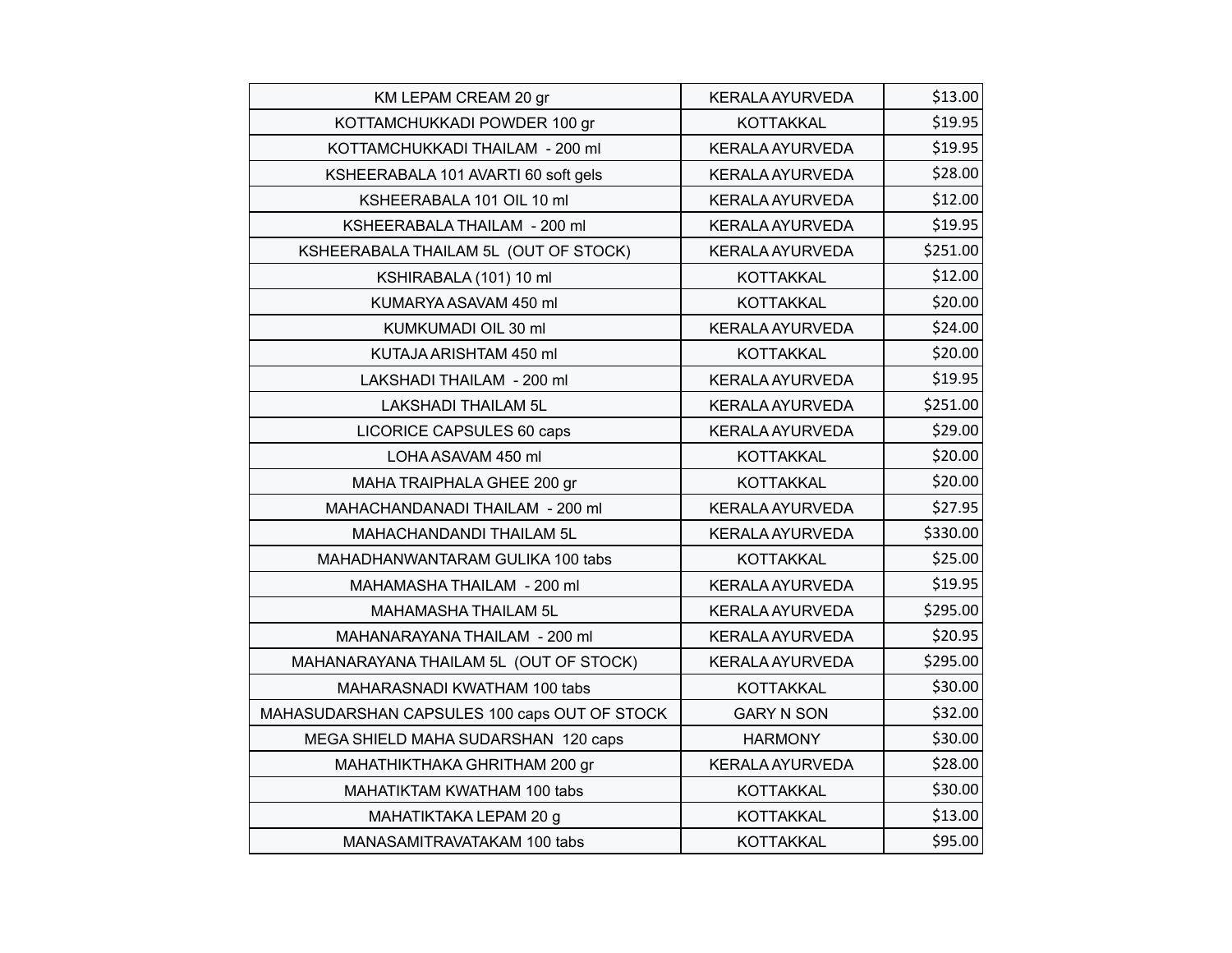| MANJISHTA CAPSULES 60 caps         | <b>KERALA AYURVEDA</b> | \$29.00  |
|------------------------------------|------------------------|----------|
| MANJISHTHADIKWATHAM 100 tabs       | <b>KOTTAKKAL</b>       | \$30.00  |
| MENOCARE CAPSULES 90 caps          | <b>KERALA AYURVEDA</b> | \$27.00  |
| MENOVIN 90 tabs                    | <b>KERALA AYURVEDA</b> | \$20.00  |
| MIGRAKOT 100 tabs                  | <b>KOTTAKKAL</b>       | \$25.00  |
| MURIVENNA OIL 200 ML               | <b>KERALA AYURVEDA</b> | \$19.95  |
| MURIVENNA OIL 5L                   | <b>KERALA AYURVEDA</b> | \$251.00 |
| MUSTA ARISHTAM 450 ml              | <b>KOTTAKKAL</b>       | \$20.00  |
| MYAXYL BALM 10 gr                  | <b>KERALA AYURVEDA</b> | \$6.00   |
| MYAXYL CREAM 20 gr                 | <b>KERALA AYURVEDA</b> | \$12.00  |
| MYAXYL OIL - 200 ml                | <b>KERALA AYURVEDA</b> | \$21.95  |
| MYAXYL OIL 5L                      | <b>KERALA AYURVEDA</b> | \$345.00 |
| NALPAMARADI KERAM - 200 ml         | <b>KERALA AYURVEDA</b> | \$19.95  |
| NARASIMHA RASAYANAM 200 gr         | <b>KERALA AYURVEDA</b> | \$29.00  |
| NASYA OIL 10 ml                    | <b>KERALA AYURVEDA</b> | \$18.00  |
| NATURAL DEODORANT CITRUS 3.4 ml    | <b>KERALA AYURVEDA</b> | \$21.00  |
| NATURAL HANDWASH MTN MINT 6.8 ml   | <b>KERALA AYURVEDA</b> | \$21.00  |
| NATURAL TOOTHPASTE CLOVE 3.4 ml    | <b>KERALA AYURVEDA</b> | \$21.00  |
| NATURAL TOOTHPASTE FEN/BAK 3.4 ml  | <b>KERALA AYURVEDA</b> | \$23.00  |
| NATURAL UNSCENT DEODORANT 3.4 ml   | <b>KERALA AYURVEDA</b> | \$21.00  |
| NECK SUPPORT CAPSULES 90 caps      | <b>KERALA AYURVEDA</b> | \$29.00  |
| NEELIBRINGADI KERAM - 200 ml       | <b>KERALA AYURVEDA</b> | \$19.95  |
| NEEM CAPSULES 60 caps              | <b>KERALA AYURVEDA</b> | \$29.00  |
| NIMBAMRITA ASAVAM 450 ml           | KOTTAKKAL              | \$20.00  |
| NIMBAMRUTHADI CASTOR OIL 30 ml     | <b>KERALA AYURVEDA</b> | \$12.00  |
| NORMACT 90 tabs                    | <b>KERALA AYURVEDA</b> | \$25.00  |
| <b>ORGANIC CALMING OIL .3ml</b>    | <b>KERALA AYURVEDA</b> | \$19.00  |
| ORGANIC CULTURED GHEE 17.6 oz      | <b>KERALA AYURVEDA</b> | \$34.00  |
| ORGANIC FRAGRANCE BODY BALM 3.4 ml | <b>KERALA AYURVEDA</b> | \$22.00  |
| ORGANIC HAND SANITIZER 3.4 ml      | <b>KERALA AYURVEDA</b> | \$23.46  |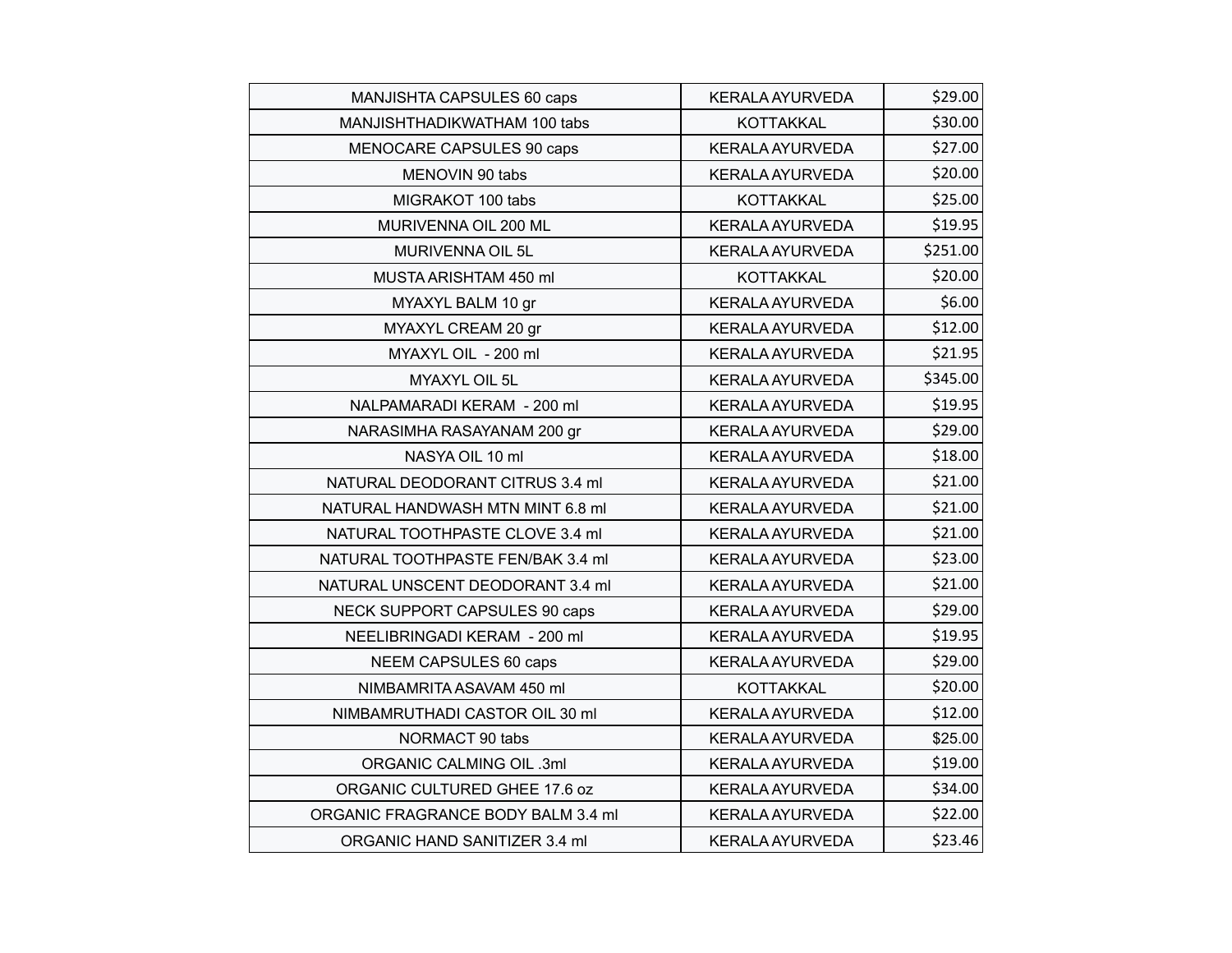| ORGANIC HONEY 17.6 OZ                | <b>KERALA AYURVEDA</b> | \$29.00  |
|--------------------------------------|------------------------|----------|
| ORGANIC HONEY 8,8 OZ                 | <b>KERALA AYURVEDA</b> | \$19.00  |
| ORGANIC INSECT SPRAY 3.4 ml          | <b>KERALA AYURVEDA</b> | \$23.12  |
| <b>ORGANIC KHITCHARI</b>             | <b>KERALA AYURVEDA</b> | \$10.95  |
| ORGANIC MOUTH WASH 6.8 ml            | <b>KERALA AYURVEDA</b> | \$21.00  |
| ORGANIC PROTECTIVE OIL 10 ml         | <b>KERALA AYURVEDA</b> | \$19.00  |
| ORGANIC REFRESH BREATH 3.4 ml        | <b>KERALA AYURVEDA</b> | \$19.00  |
| ORGANIC RESPIRATORY OIL .3 ml        | <b>KERALA AYURVEDA</b> | \$19.00  |
| ORGANIC SHATAWARI 120 tabs           | <b>GARY N SON</b>      | \$19.95  |
| ORGANIC SOOTHING OIL .3 ml           | <b>KERALA AYURVEDA</b> | \$19.00  |
| ORGANIC TULSI HONEY 17.6 oz          | <b>KERALA AYURVEDA</b> | \$29.00  |
| ORGANIC TULSI HONEY 8.8 oz           | <b>KERALA AYURVEDA</b> | \$19.00  |
| PANCHAGAVYA GHRITHAM 200 gr          | <b>KERALA AYURVEDA</b> | \$28.00  |
| PANCHAKOLA CHURNAM 10 gr             | <b>KOTTAKKAL</b>       | \$3.00   |
| PARTHADYA ARISHTAM 450 ml            | <b>KOTTAKKAL</b>       | \$20.00  |
| PATOLAKATUROHINYADI KWATHAM 100 tabs | <b>KOTTAKKAL</b>       | \$30.00  |
| PAVAN OIL - 200 ml                   | <b>KERALA AYURVEDA</b> | \$19.95  |
| PAVAN OIL 5L                         | <b>KERALA AYURVEDA</b> | \$295.00 |
| PHALASARPIS GHEE 150 gr              | <b>KOTTAKKAL</b>       | \$20.00  |
| PIL-O-EASE CAPSULES 90 caps          | <b>KERALA AYURVEDA</b> | \$28.00  |
| PINDA THAILAM - 200 ml               | <b>KERALA AYURVEDA</b> | \$19.95  |
| PINDA THAILAM 5L                     | <b>KERALA AYURVEDA</b> | \$252.00 |
| PIPPALYA ASAVAM 450 ml               | <b>KOTTAKKAL</b>       | \$20.00  |
| PIPPALYADI THAILAM - 200 ml          | <b>KERALA AYURVEDA</b> | \$19.95  |
| POMEGRANATE CAPSULES 60 caps         | <b>KERALA AYURVEDA</b> | \$29.00  |
| PRASARINYADI KWATHAM 100 tabs        | <b>KOTTAKKAL</b>       | \$25.00  |
| PROMACTIL 60 soft gels               | <b>KERALA AYURVEDA</b> | \$28.00  |
| PROSTACT 90 tabs                     | KERALA AYURVEDA        | \$26.00  |
| PROSTRATE CARE CAPSULES 90 caps      | <b>KERALA AYURVEDA</b> | \$26.00  |
| PSORAKOT GEL 25 gr                   | KOTTAKKAL              | \$13.00  |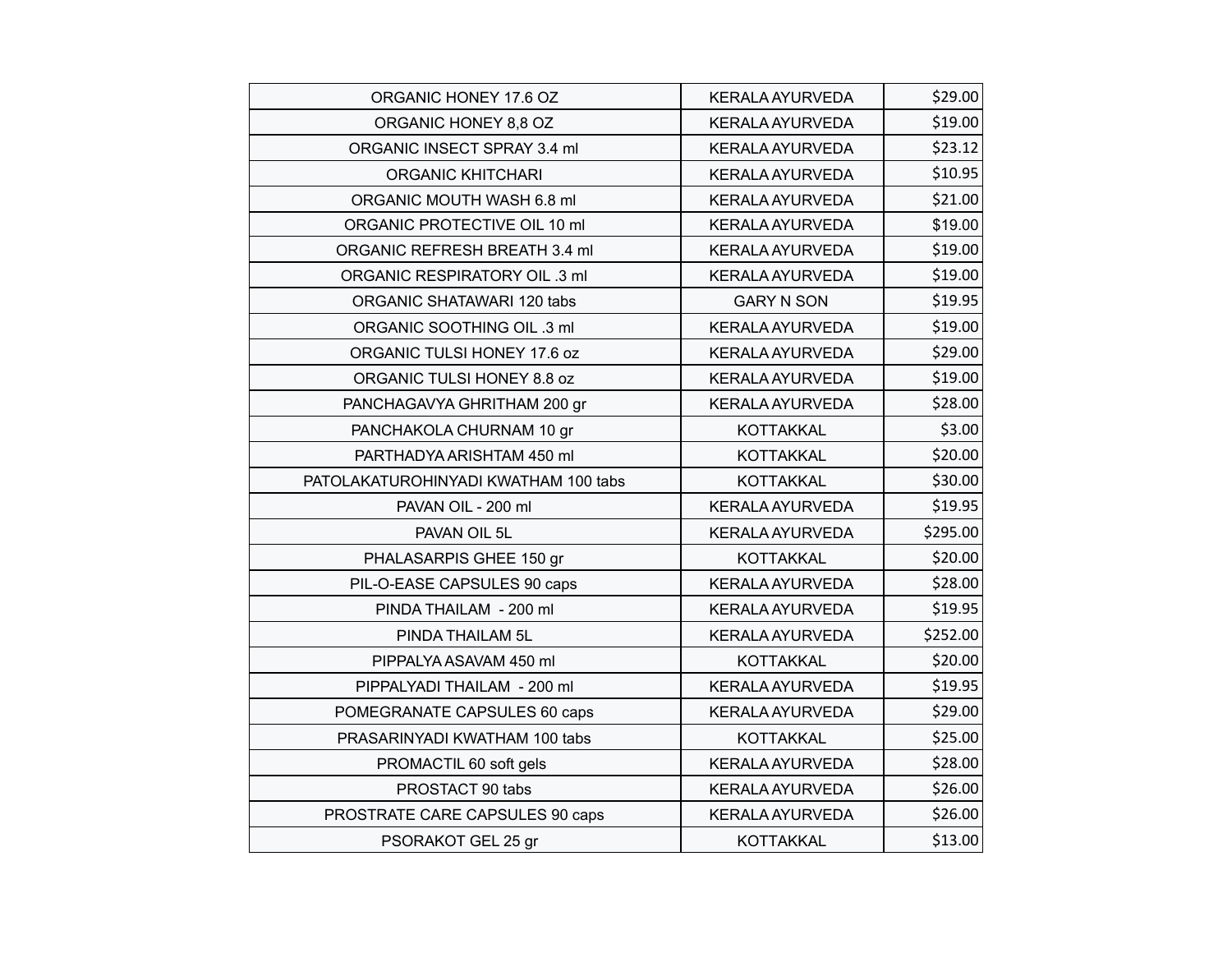| PUNARNAVA ASAVAM 450 ml OUT OF STOCK   | <b>KOTTAKKAL</b>       | \$20.00  |
|----------------------------------------|------------------------|----------|
| PUNARNAVA GUGGULU 120 caps             | <b>GARY N SON</b>      | \$29.95  |
| PUNARNAVADI KWATHAM 100 tabs           | <b>KOTTAKKAL</b>       | \$25.00  |
| PUNARNAVASAVAM 450 ml                  | <b>KERALA AYURVEDA</b> | \$20.00  |
| RAJANYADI CHURNAM 10 gr                | <b>KOTTAKKAL</b>       | \$3.00   |
| RASAYANA 60 caps                       | <b>KERALA AYURVEDA</b> | \$28.00  |
| RASNADI HEAD POWDER 50 gr              | <b>KOTTAKKAL</b>       | \$11.00  |
| RASNAIRANDADI KWATHAM 100 tabs         | <b>KOTTAKKAL</b>       | \$35.00  |
| RASNASAPTHAKAM KWATH 90 tabs           | <b>KERALA AYURVEDA</b> | \$23.00  |
| RENOGEST 90 tabs                       | <b>KERALA AYURVEDA</b> | \$27.00  |
| RG FORTE 60 tabs                       | <b>KERALA AYURVEDA</b> | \$24.00  |
| SAHACHARADI KWATHAM 100 tabs           | <b>KOTTAKKAL</b>       | \$25.00  |
| SAHACHARADI SEVYAM - 200 ml            | <b>KERALA AYURVEDA</b> | \$19.95  |
| SAHACHARADI THAILAM - 200 ml           | <b>KERALA AYURVEDA</b> | \$19.95  |
| SAHACHARADI THAILAM 5L                 | <b>KERALA AYURVEDA</b> | \$251.00 |
| SANKHABHASMAM CAPSULES 100 caps        | <b>KOTTAKKAL</b>       | \$28.00  |
| SANTHWANAM OIL - 200 ml                | <b>KERALA AYURVEDA</b> | \$19.95  |
| SAPTASARAM KWATHAM 100 tabs            | <b>KOTTAKKAL</b>       | \$25.00  |
| SARASWATA ARISHTAM 450 ml OUT OF STOCK | <b>KOTTAKKAL</b>       | \$38.00  |
| SARASWATA CHURNAM 10 gr                | <b>KOTTAKKAL</b>       | \$3.00   |
| SARASWATHA GHRITHAM 200 gr             | <b>KERALA AYURVEDA</b> | \$28.00  |
| SARASWATHARISHTAM 450 ml               | <b>KERALA AYURVEDA</b> | \$20.00  |
| SATADHOUTAGHRITAM 20 gr                | <b>KOTTAKKAL</b>       | \$9.00   |
| SATAVARIGULAM 200 gr                   | <b>KOTTAKKAL</b>       | \$39.00  |
| SATAVARYADI GHEE 200 gr                | <b>KOTTAKKAL</b>       | \$28.00  |
| SEASONAL RELIEF CAPSULES 90 caps       | <b>KERALA AYURVEDA</b> | \$24.00  |
| SHADDHARANA CHURNAM 10 gr              | <b>KOTTAKKAL</b>       | \$4.00   |
| SHATAVARI CAPSULES 60 caps             | <b>KERALA AYURVEDA</b> | \$29.00  |
| SPECIAL CHYAVANAPRASH 750 gr           | <b>GARY N SON</b>      | \$40.00  |
| SUDARSANA ASAVAM 450 ml Out of Stock   | <b>KOTTAKKAL</b>       | \$20.00  |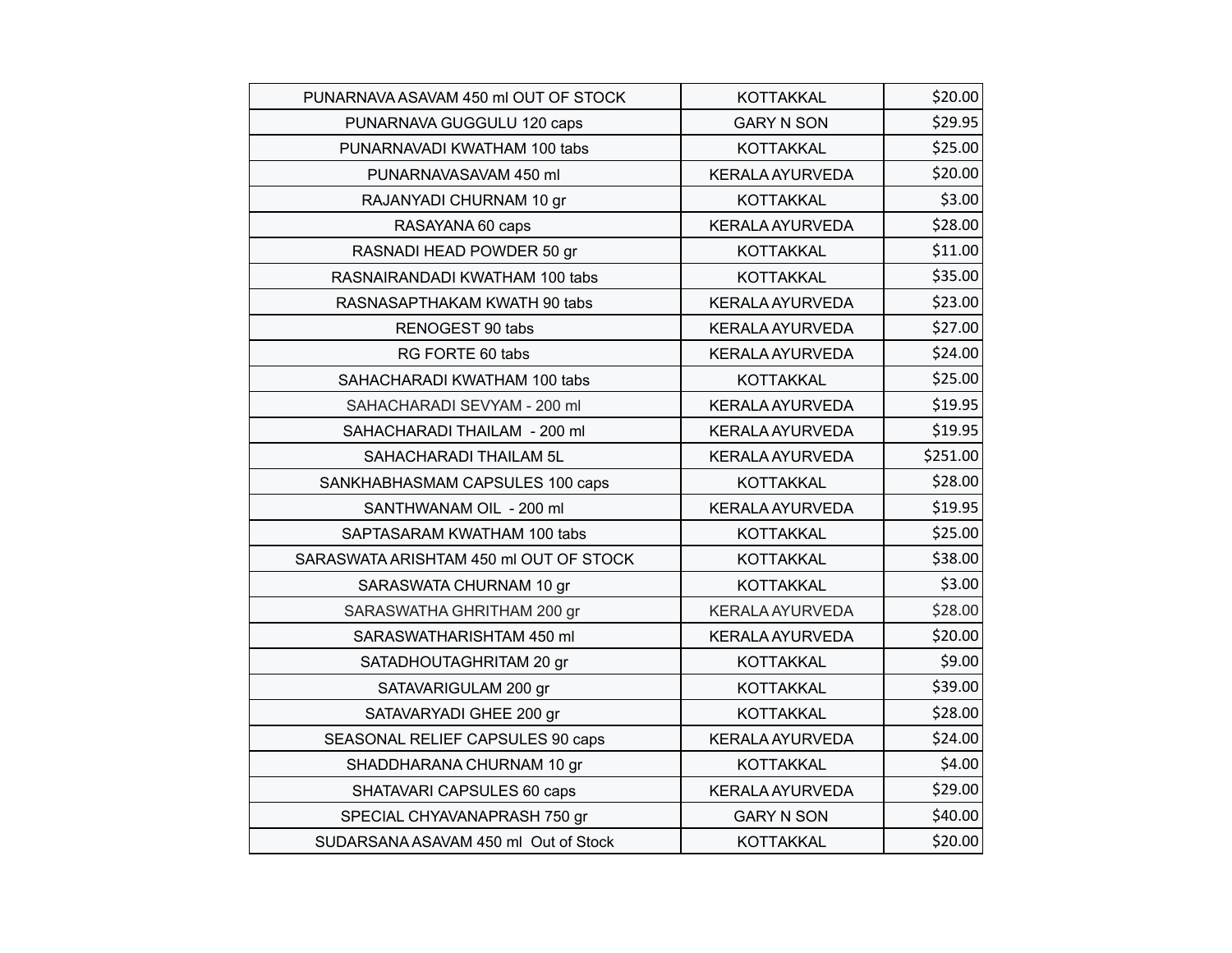| SUKUMARA GHRITHAM 200 gr            | <b>KERALA AYURVEDA</b> | \$28.00  |
|-------------------------------------|------------------------|----------|
| SUKUMARA LEHAM 200 gr               | <b>KOTTAKKAL</b>       | \$22.00  |
| SUKUMARAM KWATH 90 tabs             | <b>KERALA AYURVEDA</b> | \$23.00  |
| SUKUMARAM KWATHAM 100 tabs          | <b>KOTTAKKAL</b>       | \$25.00  |
| SWARNAMUKHI FACE PACK 50 gr         | <b>KERALA AYURVEDA</b> | \$12.00  |
| TEJAS OIL - 200 ml                  | <b>KERALA AYURVEDA</b> | \$21.95  |
| TEJAS OIL - 5L                      | <b>KERALA AYURVEDA</b> | \$295.00 |
| THIKTHAKA GHRITHAM 200 gr           | <b>KERALA AYURVEDA</b> | \$28.00  |
| THRIPHALADI THAILAM - 200 ml        | <b>KERALA AYURVEDA</b> | \$19.95  |
| <b>TRAIPHALA GHEE 150 gr</b>        | KOTTAKKAL              | \$20.00  |
| TRIBULUS CAPSULES 60 caps           | <b>KERALA AYURVEDA</b> | \$29.00  |
| TRIFALA SUPREME CAPS 120 caps       | <b>HARMONY</b>         | \$28.00  |
| TRIPHALA CAPSULE 60 caps            | <b>KERALA AYURVEDA</b> | \$28.00  |
| TRIPHALA 120 caps                   | <b>GARY N SON</b>      | \$28.00  |
| TRIPHALA GUGGULU 120 caps           | <b>HARMONY</b>         | \$28.00  |
| TRIVRIL LEHAM 200 gr                | KOTTAKKAL              | \$20.00  |
| TUMERIC CAPSULES 60 caps            | <b>KERALA AYURVEDA</b> | \$29.00  |
| TURMERIC GHEE 360 13.5 oz (400 ml)r | <b>KERALA AYURVEDA</b> |          |
| VARANADI GHEE 150ml                 | <b>KOTTAKKAL</b>       | \$20.00  |
| VARANADI KWATHAM 100 tabs           | <b>KOTTAKKAL</b>       | \$25.00  |
| VASAKADYA ARISHTAM 450 ml           | <b>KOTTAKKAL</b>       | \$20.00  |
| VIDARADI KWATHAM 100 tabs           | <b>KOTTAKKAL</b>       | \$25.00  |
| VIDARYADI (GHRITHAM) GHEE 150 ml    | <b>KOTTAKKAL</b>       | \$22.00  |
| VIDARYADI GHRITHAM 200 gr           | <b>KERALA AYURVEDA</b> | \$28.00  |
| VILWADI GULIKA 100 tabs             | <b>KOTTAKKAL</b>       | \$25.00  |
| VILWADI LEHAM 200 gr                | <b>KOTTAKKAL</b>       | \$20.00  |
| VITAL FLOW CAPSULES 90 caps         | <b>KERALA AYURVEDA</b> | \$25.00  |
| VYOSHADI VATAKAM 100 gr             | <b>KOTTAKKAL</b>       | \$13.00  |
| WINSORIA OIL - 200 ml               | <b>KERALA AYURVEDA</b> | \$19.95  |
| WINSORIA OIL 5L                     | <b>KERALA AYURVEDA</b> | \$295.00 |